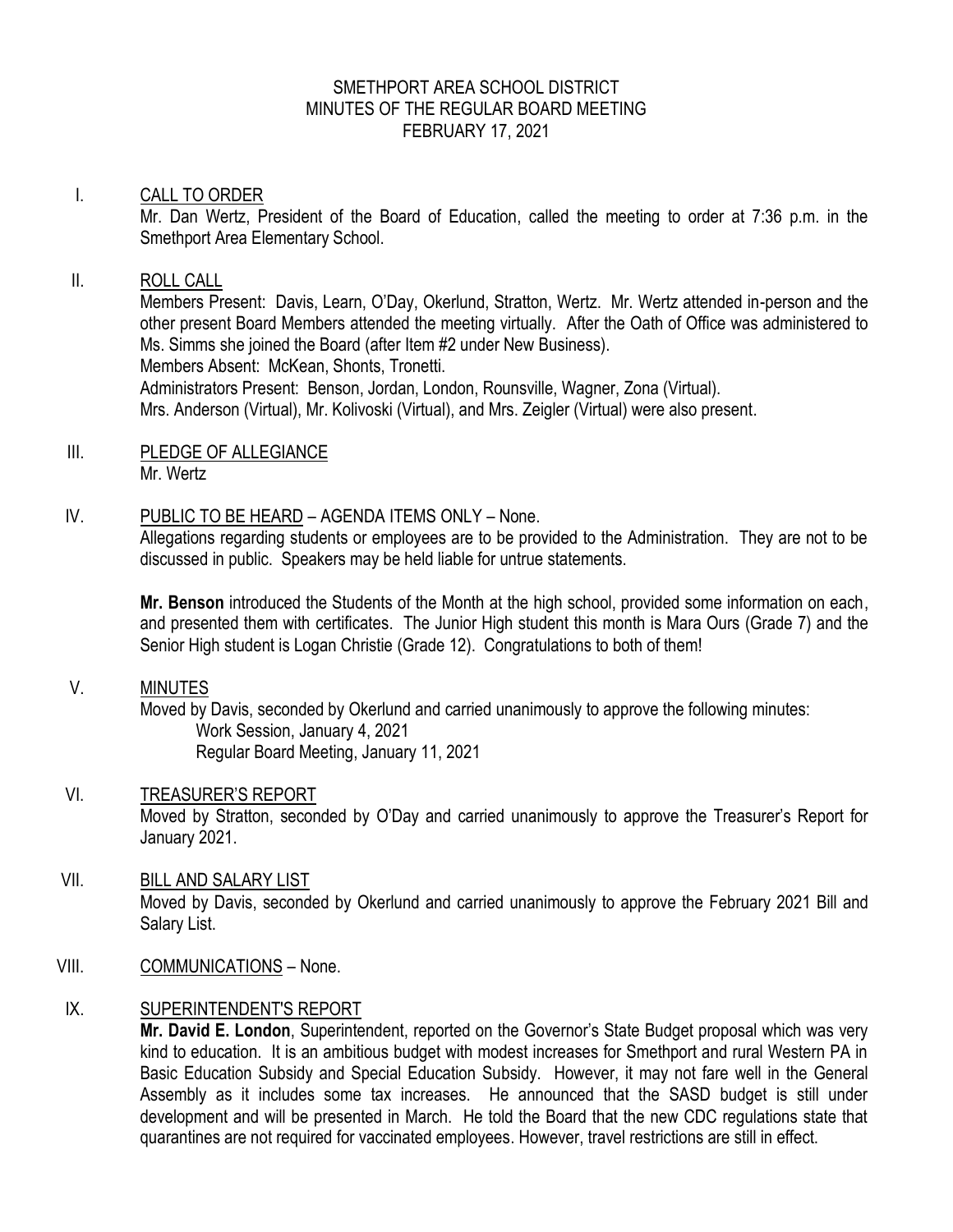### SUPERINTENDENT'S REPORT (Continued)

COVID numbers seem to be improving locally. Mr. London is hopeful that McKean County will soon be moving from substantial to moderate. He mentioned that we have been working on the \$1.6 ESSER II grant to help fund some items in the 2021-22 and 2022-23 budgets as we recover from the Pandemic. He has also been busy preparing with the administrators for the end of year In-Service programs

## X. OLD BUSINESS – None.

#### XI. NEW BUSINESS

(Any new hires under New Business are hired subject to the restriction that the hire will not be finalized unless all of the ACT 168 requirements relative to provisional employment have been met. He/She shall not be permitted to work with or have direct contact with children until all of the mandates of ACT 168 of 2014 have been compiled and the results are determined to be satisfactory to the District).

- 1. Moved by Davis, seconded by Learn and carried unanimously to approve a Letter of Resignation from Donnie Shonts, Board Member, effective immediately. Mr. London, Mr. Wertz, and Mrs. Davis all thanked Mr. Shonts for his positive support of the school district while serving on the Board during the last 8 years.
- 2. Moved by Okerlund, seconded by O'Day and carried unanimously to appoint Marklyn Simms, as Region II Board Member, to finish out Mr. Shonts' term which ends in December 2021.

**Judge William Todd** attended the Board Meeting per our request and administered the Oath of Office to Ms. Marklyn Simms. She took her seat at the Board table for the rest of the meeting.

- 3. Moved by Davis, seconded by Learn and carried unanimously to approve the 2021-22 School Calendar Resolution regarding Public School Code 1502 – District Approved Local Holidays designating five (5) additional Smethport Area School District local holidays.
- 4. Moved by Learn, seconded by Stratton and carried unanimously to approve the Smethport Area School District 2021-22 school calendar, which incorporates the "official local school district holidays" as previously designated by the Board's Resolution dated February 17, 2021.
- 5. Moved by Davis, seconded by O'Day and carried unanimously to table an agreement with Sarah Colson, CRNP, effective February 1, 2021 – January 31, 2022 for review and approval of paperwork for Special Education Students eligible for the ACCESS program.
- 6. Moved by O'Day, seconded by Davis and carried unanimously to approve an Extended School Year (ESY) for Special Education to run July  $12<sup>th</sup> - 29<sup>th</sup>$ , 2021 from 8:00 a.m.  $-$  12:00 p.m. and a Summer School Session for Special Education to run June  $14<sup>th</sup> - 24<sup>th</sup>$  (no Fridays) from 8:00 a.m.  $- 12:00$  p.m.
- 7. Moved by Okerlund, seconded by Stratton and carried unanimously to approve the following policies:
	- Policy  $\#103 -$  Title IX
	- Policy #218.3 Discipline of Student Convicted of Sexual Assault
	- Policy  $\#252 -$  Dating Violence
	- Act 84 Compliance Update Publication of School Director Email Addresses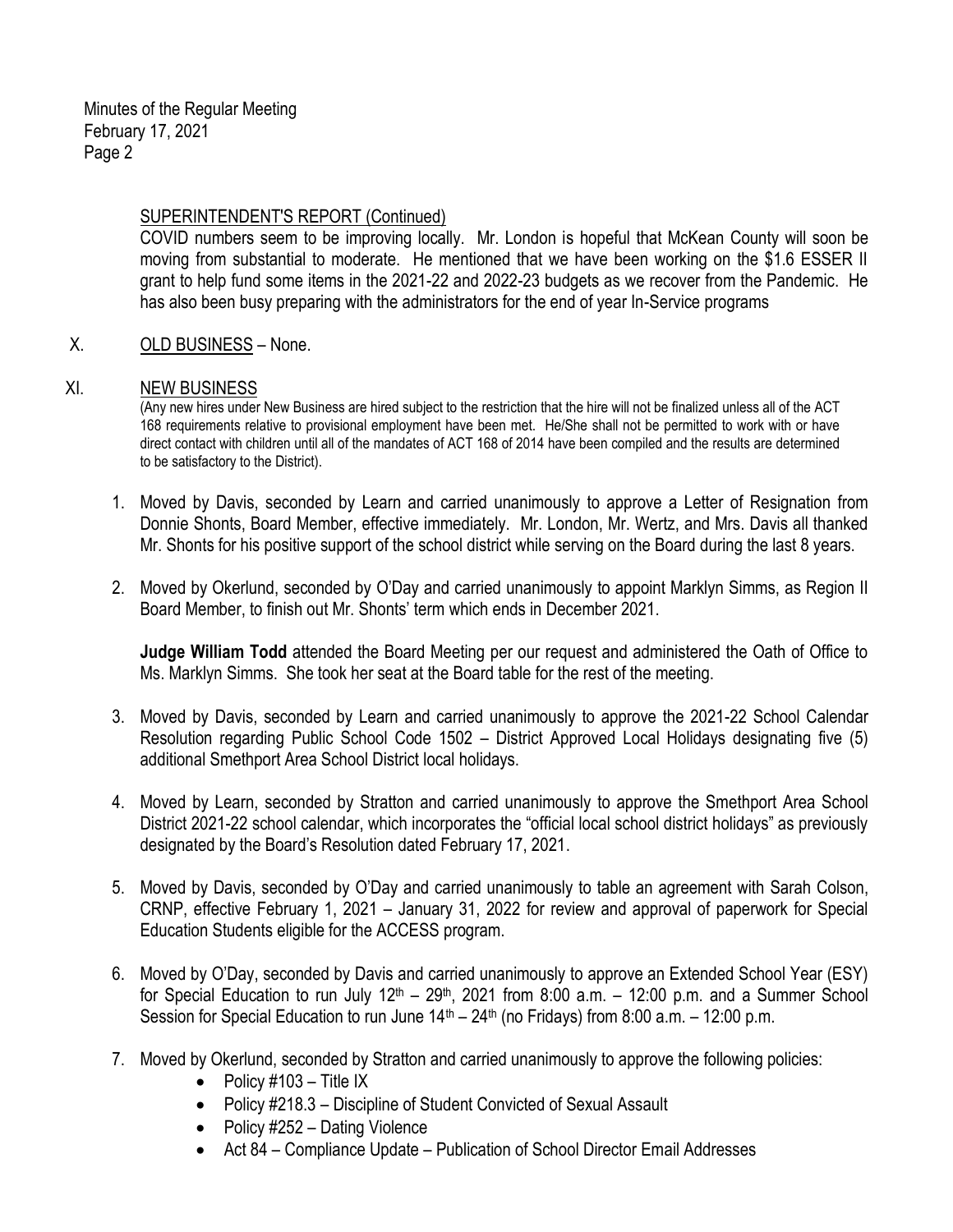Minutes of the Regular Meeting February 17, 2021 Page 3

- Policy #626 Procurement Updates Pricing Thresholds for Purchases Subject to Bid/Quotation
	- The amounts reported in the most recent Bulletin on December 12th have increased for the new calendar year: the amount for purchases subject to public bid is \$21,300, and the amount for purchases subject to written or telephonic price quotation is \$11,500; effective January 1, 2021.
- 8. Moved by Learn, seconded by Okerlund and carried unanimously to approve the following Fall Coaching Supplement Position(s) for the 2021-22 school year: *The following stipulations shall apply to all supplemental positions and hires for the summer of 2021 and the 2020-2021 and the 2021-2022 School Year. If the temporary work position, extra hours, season or activity is not completed, these positions will be paid on a pro-rated basis from the first date of student-involved activities/work until the end of the activity/work. SASD will consider any future guidance on supplemental pay that clarifies an appropriate direction related to paying supplemental positions for activities not completed.*

| Volunteer Assistant Track & Field Coach (2020-21 School Year)Corey Cochran |  |
|----------------------------------------------------------------------------|--|

- 9. Moved by O'Day, seconded by Davis and carried unanimously to approve Douglas Dickerson as Secondary Principal effective April 19, 2021, or upon release from his current employer at \$ 85,000 prorated for the 2020-21 school year.
- 10. Moved by Okerlund, seconded by Learn and carried 6-0 with Davis abstaining to name Jeff Wagner as the District's Alternate Member on the Seneca Highlands I.U. 9 Cooperative Purchasing Board.
- 11. Moved by Davis, seconded by O'Day and carried unanimously to approve the Audit Report for the Smethport Area School District, as presented by BWB, for the fiscal year ended June 30, 2020.
- 12. Moved by O'Day, seconded by Davis and carried unanimously to approve a FMLA Leave of Absence for Victoria Vito to begin January 22, 2021 until approximately February 4, 2021 and possibly intermittent days for the remainder of the 2020-21 school year.
- 13. Moved by Stratton, seconded by O'Day and carried unanimously to approve the following addition(s) to the Substitute Teacher's list for the 2020-21 school year (pending proper paperwork): Mark Clark, Emporium, Emergency Certification Steven Kloss, Lewis Run, Social Studies 7-12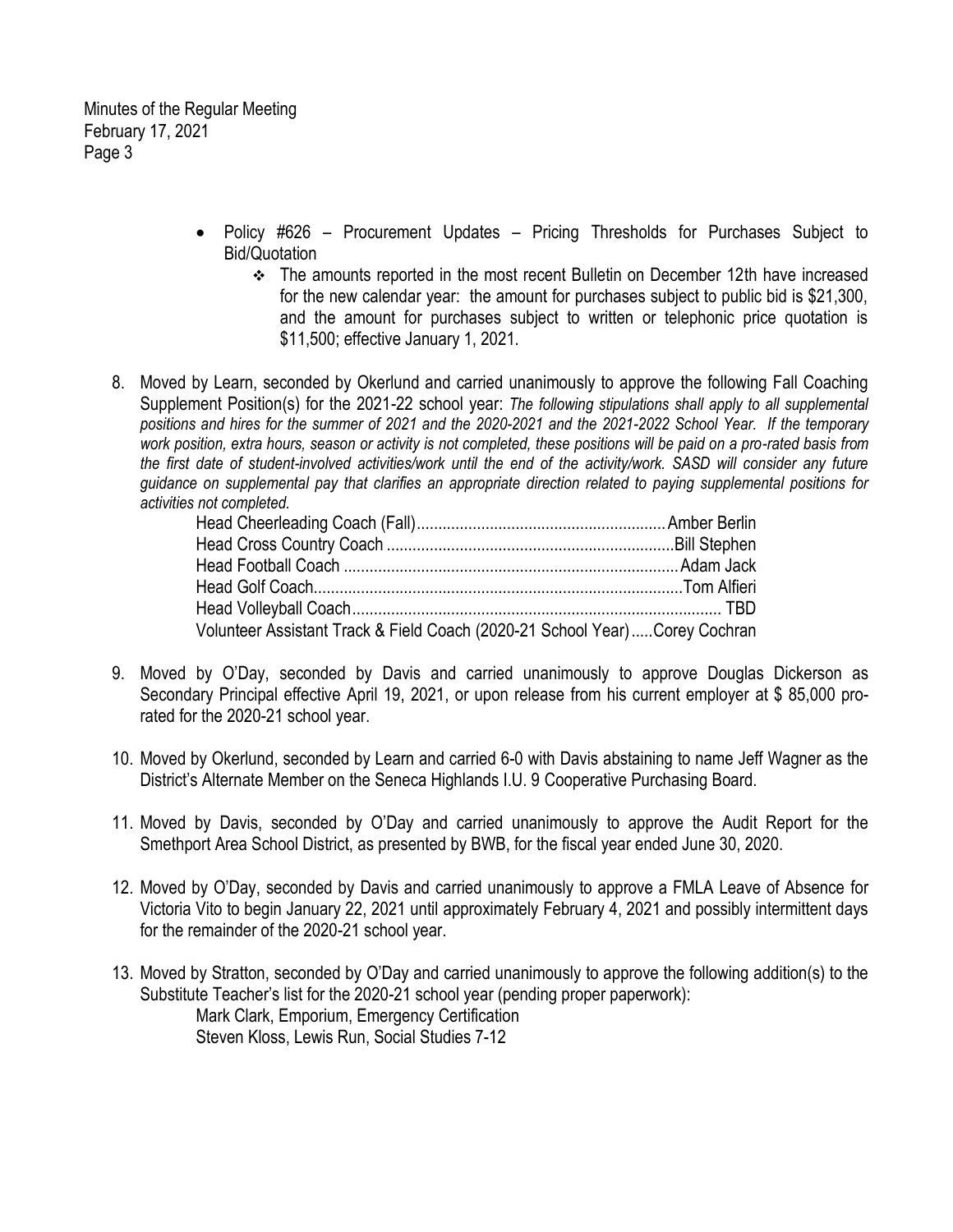Minutes of the Regular Meeting February 17, 2021 Page 4

> 14. Moved by O'Day, seconded by Davis and carried 6-0 with Okerlund abstaining to approve the following addition(s) to the C.L McKeirnan Substitute Bus/Van driver list for the 2020-21 school year (pending proper paperwork):

Colleen McClain, Smethport, Van Barb Sherman, Crosby, Van

- 15. Moved by Okerlund, seconded by Davis and carried unanimously to approve the following addition(s) to the Aveanna Substitute Nurse list for the 2020-21 school year (pending proper paperwork): Abigail Price, Smethport, RN
- 16. Moved by Learn, seconded by Davis and carried unanimously to approve a Letter of Resignation from Harold Davis, for retirement purposes, effective June 8, 2021.
- 17. Moved by O'Day, seconded by Stratton and carried unanimously to approve a Letter of Resignation from Christian T. Mattie, III, as School Solicitor for retirement purposes, effective June 30, 2021. Mr. London and the Board Members thanked Mr. Mattie for his many years of service to the School District.
- 18. Moved by Okerlund, seconded by Learn and carried unanimously to approve the changes to the Athletic Health & Safety Plan for Spring Sports.
- 19. Moved by Davis, seconded by Okerlund and carried unanimously to approve a Discard / Bid list of items as presented. The ad will be placed on our website for those that wish to bid on the item(s).

# **INFORMATION ITEMS:**

- $\geq$  19/20 Audit Report presented by BWB
- Opportunity Scholarship Tax Credit Program 2021-2022
- ▶ Budget 2021-2022 Governor Wolf
- $\triangleright$  Having met all contractual requirements, the following changes will be made effective the 2<sup>nd</sup> semester of the 2020-21 school year:
	- Jacqueline Byron, Category IV to Category V (Masters +30)
	- Katie Freer, Category III to Category IV (Masters +15)

## **COMMENDATIONS:**

- $\triangleright$  Congratulations to the following Students of the Month: Logan Christie High School and Mara Ours Jr. High.
- $\triangleright$  Congratulations to August Cox and Jordan Pavlock for being selected for Regional Band. They will be auditioning virtually for All State Band in February.
- Congratulations to Kassidy DiDomizio, Cadence Gamet, Parker Jack, and Matthew Nolte for participating in District Choir. All participants have qualified for Regional Choir.